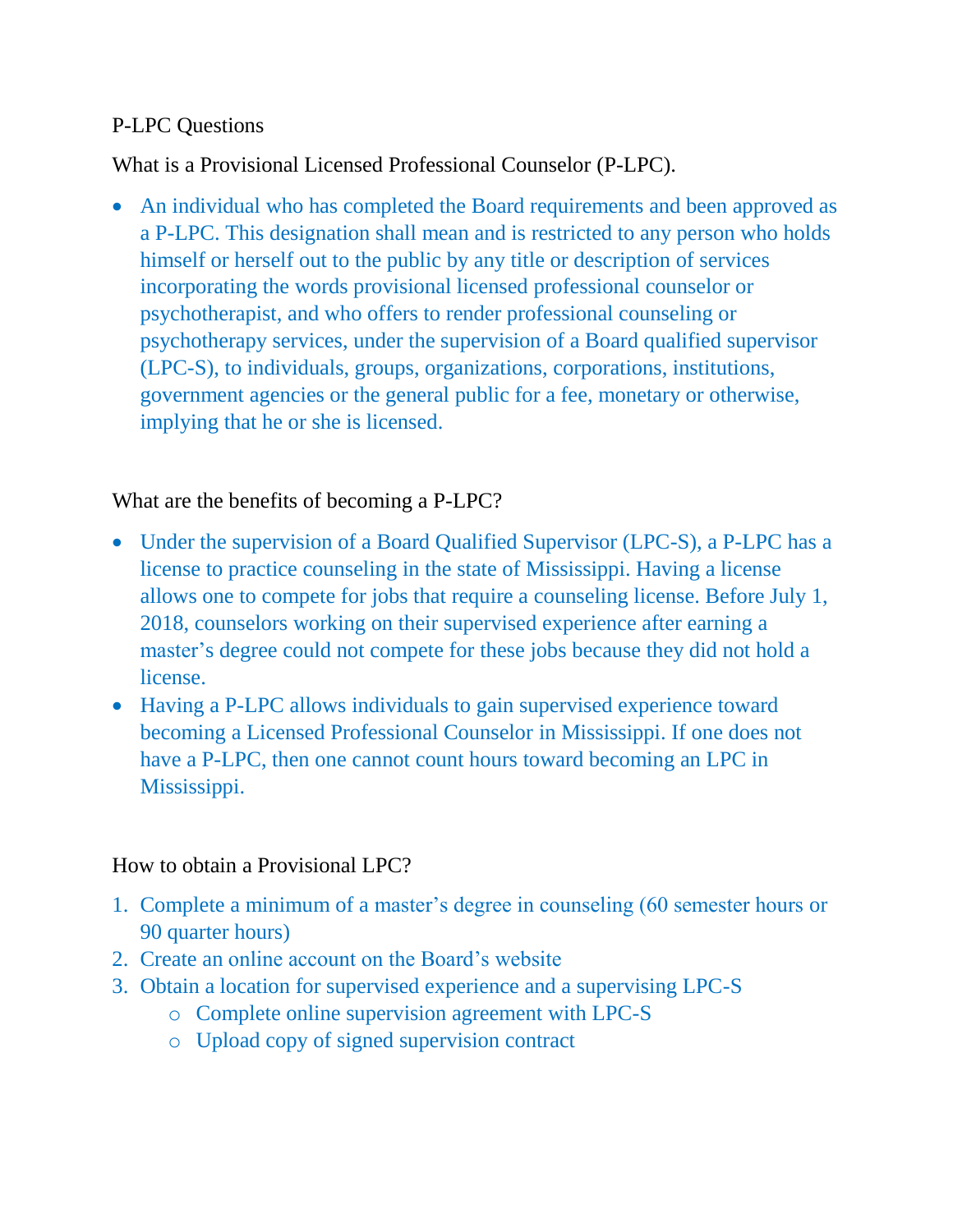- o Upload signed copy of Declaration of Practice statement. It must be reviewed and approved by your LPC-S. [\(Sample\)](https://www.lpc.ms.gov/secure/pdf/Declaration%20of%20Practices.pdf) https://www.lpc.ms.gov/secure/pdf/Declaration%20of%20Practices.pdf
- 4. Complete an online application
	- o Complete attestations
	- o Remit P-LPC fee and pay for Fingerprint Processing Fee to the Board
- 5. Request official transcript to be sent to the Board (preferably by eScrip)
- 6. Complete background check
	- o Follow instructions included with the fingerprint card that is mailed from the Board.
- 7. Submit passing NCE score, which can be taken at time: Board approval is not required to take the NCE
- 8. Once the Board receives supporting documents to fulfill steps 5-7, then your application is complete for Board review.

How do I know if the Board has received the supporting documents (transcript, score report, and background check results)?

As supporting documents are received in the Board office, the date received for each item is posted in the tracking section of the App Info tab in your profile.

## When can I start logging hours?

Once your P-LPC application is submitted. (The above steps 1-4 have been completed.)

## How to become part of the "Transitional Cohort."

The Transitional Cohort ONLY includes individuals who have applied for an LPC or were under contract for supervision as registered with the Board before July 1, 2018. These individuals have until September 30, 2018, to apply for the P-LPC. If these individuals do not apply by the deadline, they are required to apply for the P-LPC under the guidelines of the new law.

OK, so I am not part of the Transitional Cohort. Do I have to take the NCE even if I have a passing score on the National Clinical Mental Health Counseling Exam?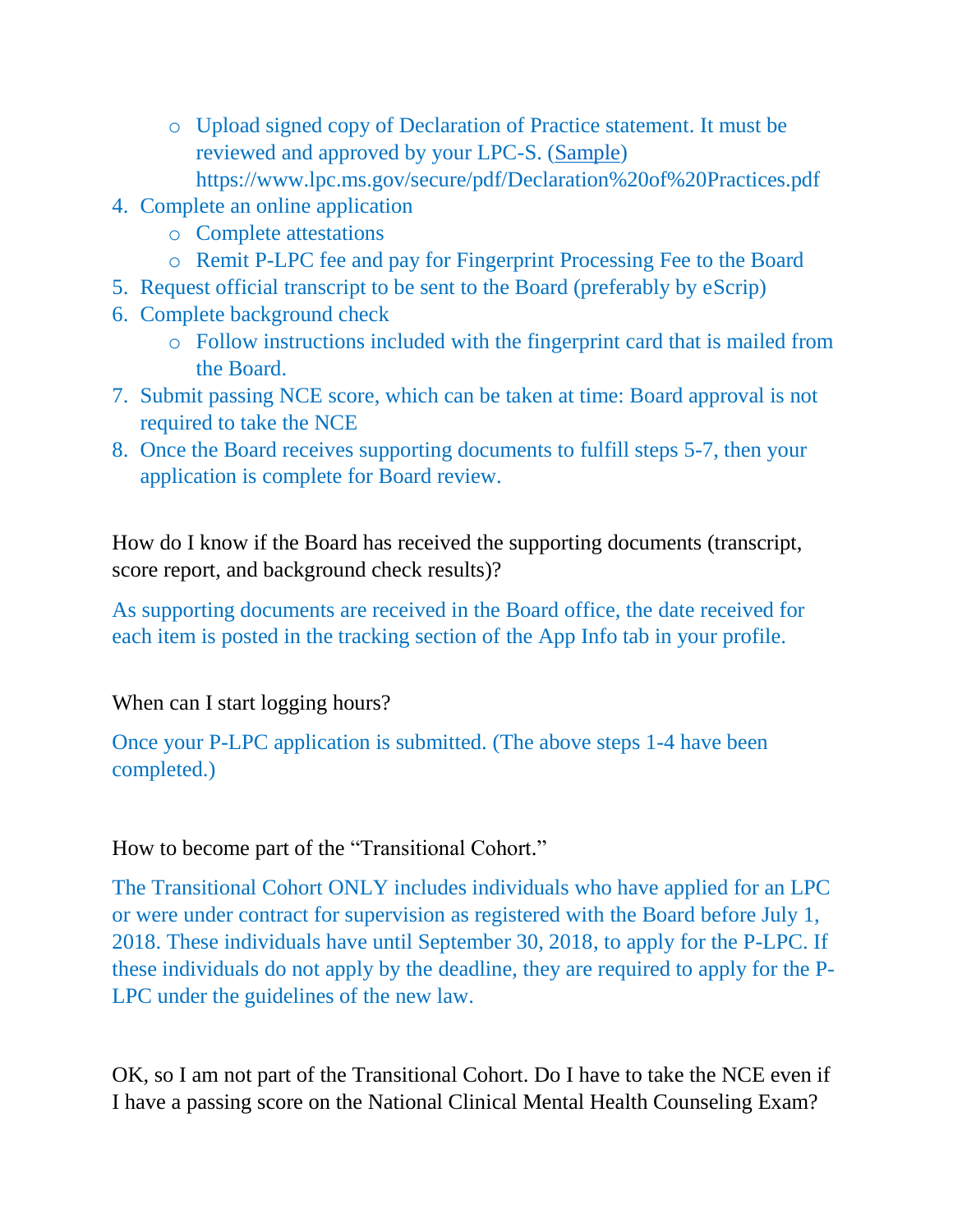# If I am not part of the Transitional Cohort, can I count my pre-master's counseling experience (for example, Practicum and Internship) for my LPC?

No. Only post master's supervised counseling experience counts.

When do I take the NCMHCE?

Once supervised experience requirements are completed, you will apply for the LPC. The Board will review the application and approve to take the exam.

I'm not in the Transitional Cohort, but what if I already have a passing NCMHCE score?

That score will stand for your LPC exam. You do not have to retake the NCMHCE. However, you must take the NCE to obtain the P-LPC.

I have taken and have passed the NCMHCE exam upon finishing my master's degree. Does this mean that I must take the exam again after I complete my supervision hours?

No, your score will stand for your LPC exam. You do not have to retake the NCMHCE. However, you must have a passing NCE score to apply for the Provisional LPC, even if you have a passing NCMHCE score.

Individuals making initial application for licensure who have already taken the NCMHCE must include in their application packet an official VERIFICATION OF CERTIFICATION AND EXAMINATION SCORES report from the National Board for Certified Counselors, Inc., or directly from another state's appropriate licensing board, indicating a passing score. These individuals will be considered for licensure without retaking the NCMHCE.

Can I provide Distance Professional Services with a P-LPC?

#### Yes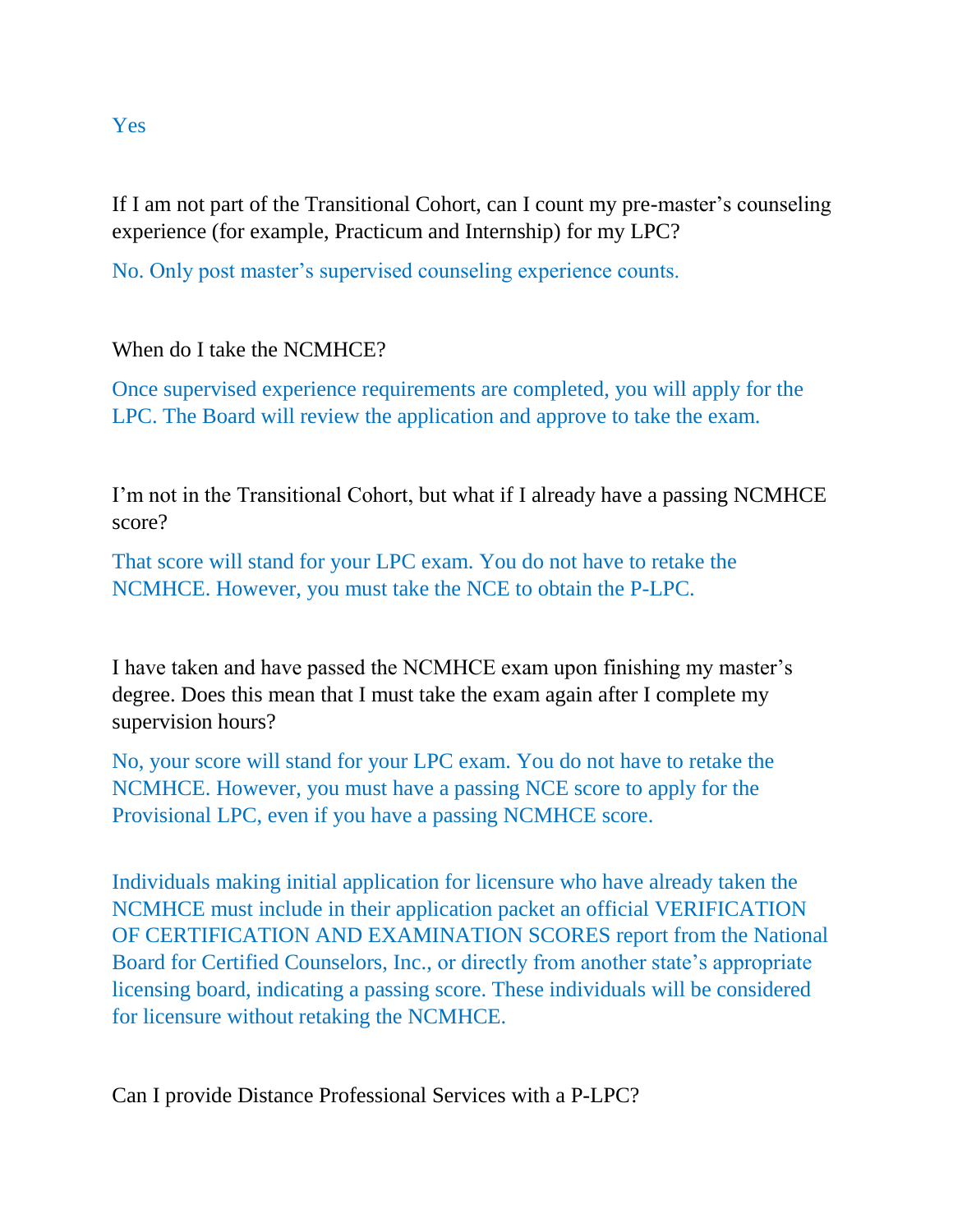If one has completed the required hours to be able to test for licensure, but the application submitted has expired, does a new application have to be submitted?

Yes. Any Applicant who has not completed the application process within 365 days from the date the application was received by the office of the Mississippi State Board of Examiners for LPC must pay a Reapplication Fee to continue the application process in order to reactivate file for an additional one (1) year. If an applicant does not complete the application process within the additional year, the application will become void.

Can a P-LPC file insurance?

Third party reimbursement is dependent on the contract between the provider and the third party.

I am currently under supervision with agreement on file with the Board prior to July 1, 2018. I took the NCE prior to July 1, 2015. Will the NCE be acceptable for full licensure or do I now have to take the NCMHCE?

No. Applicants must pass the NCMHCE to become an LPC.

I recently completed a master's in counseling. However, the program contains 33 hrs instead of 60. Is it possible to complete the remaining 27 hours to meet the 60 semester hour requirement?

A master's degree shall be either sixty (60) semester hours or ninety (90) quarter hours of graduate study. For degrees conferred after January 1, 2017, the Board will only accept sixty (60) semester hours or ninety (90) quarter-hour master's degree programs. Degrees conferred prior to this date must be a minimum of 48 hours, and the applicant must take 12 hours to meet the 60 graduate hour requirement.

No.